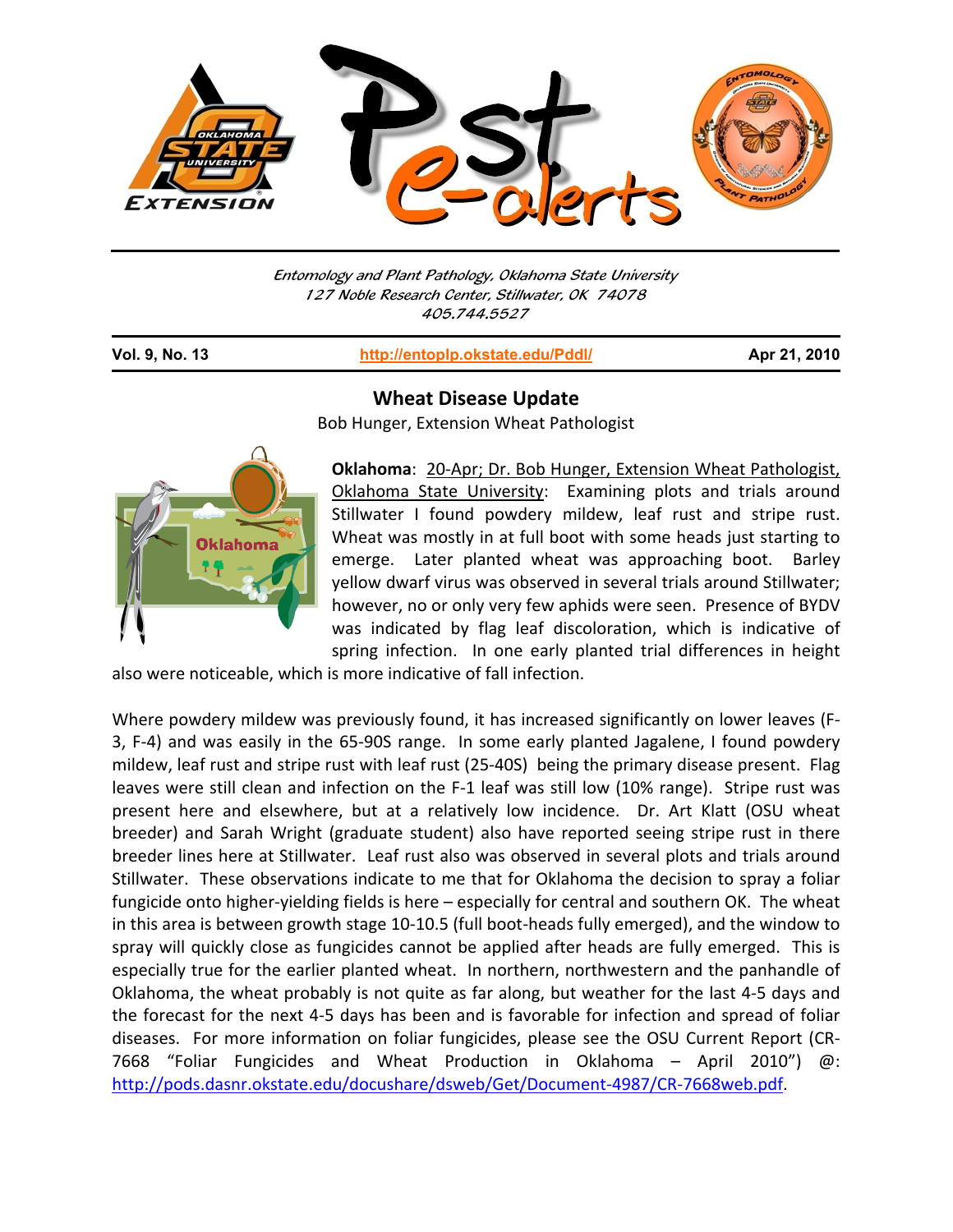



Range of stripe rust that has been observed. Photos courtesy Sarah Wright, OSU Plant and Soil Sciences graduate student.

**Texas**: 16‐Apr; Mr. Rex Herrington, Research Associate, Texas A&M: "Here in our College Station nursery, wheat stripe rust is still active. Wheat leaf rust is rapidly increasing on susceptibles, and TAM 110 rust spreader borders are up to 90‐100S LR on flag leaves where the stripe rust missed them. Oat crown rust is also increasing on susceptibles. There is only a trace of oat stem rust